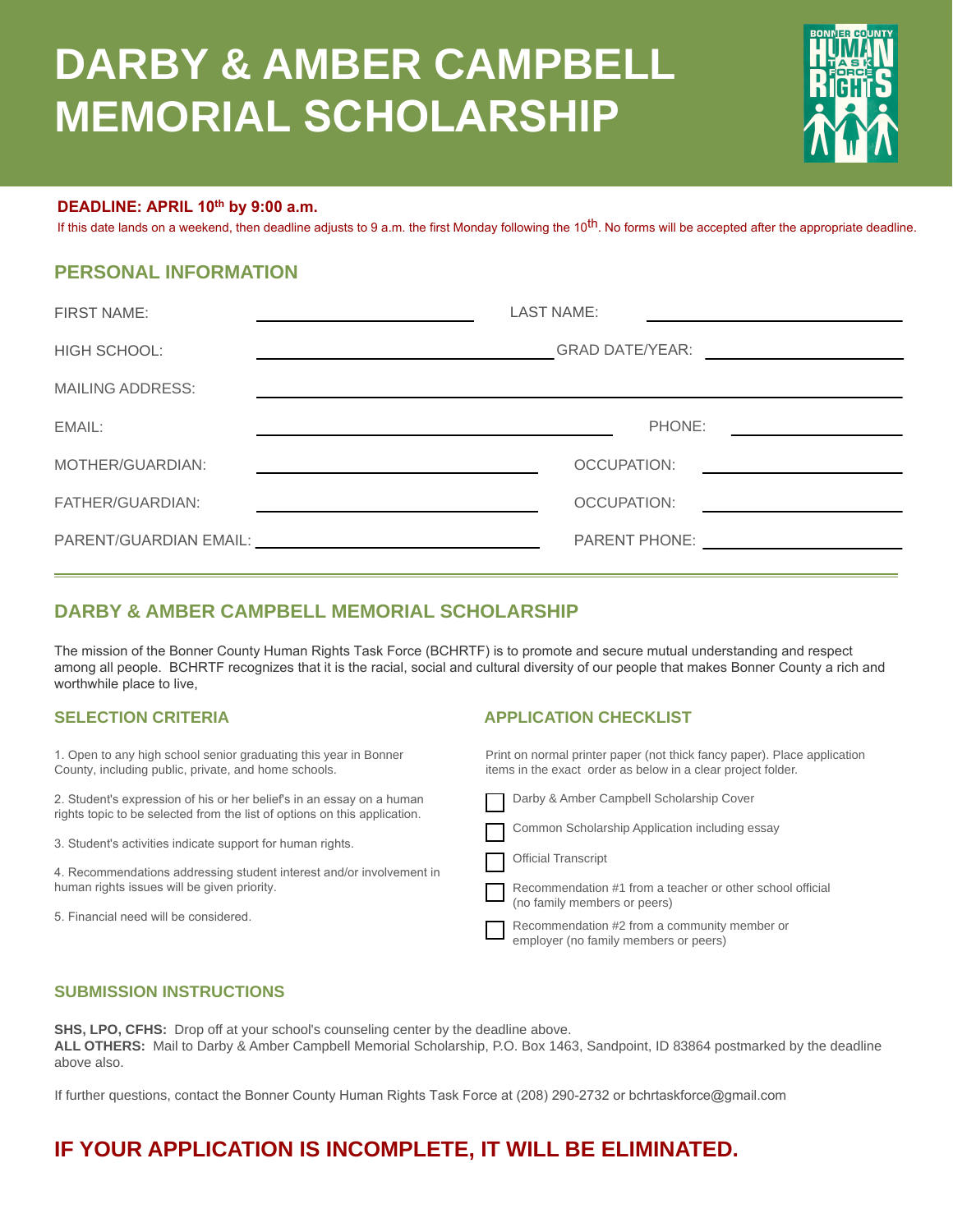Write a short paragraph answering the following: "What does Human Rights mean to you?"

#### *DARBY & AMBER CAMPBELL MEMORIAL ESSAY*

j

*Answer with a minimum of 1500 characters (approximately 250 words) to a maximum of 3000 characters (approximately 500 words).* 

#### **SELECT ONE OF THE THEMES BELOW AND TYPE IN THE SPACE PROVIDED.**

1. What person, event or book has most affected your thinking about human rights? How did this impact your own philosophy and, most importantly, how did this change your behavior?

2. *What significanW human rights issues do you think exist in your school? In your community? In your life? What can be done to address these issues? What can you do, or what have you done?*

3. *Describe your senior project and how it relates to human rights."*